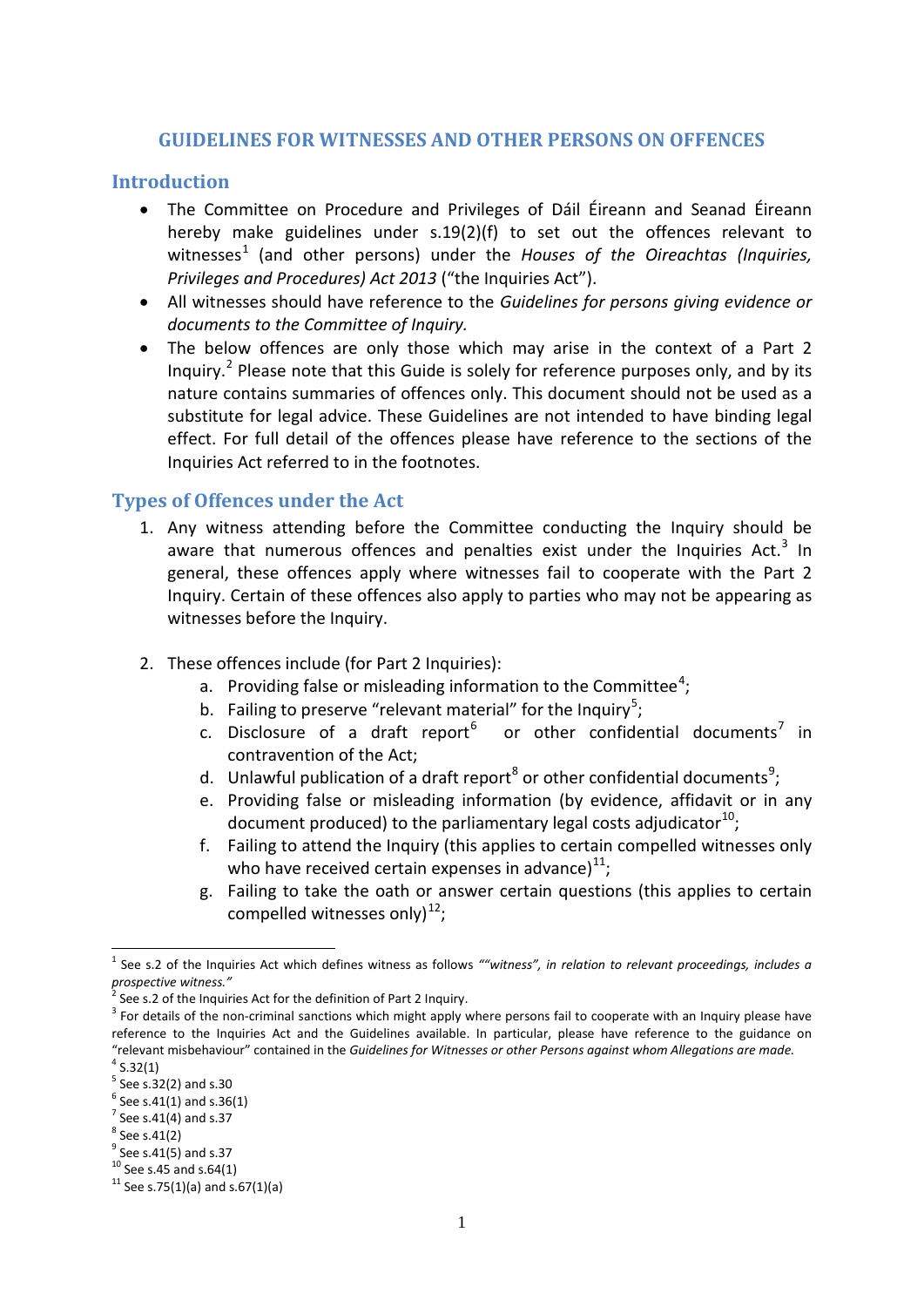- h. Failing, when directed, to give documents, to make a statement or to comply with other reasonable directions (this applies to certain compelled witnesses only) $^{13}$  $^{13}$  $^{13}$ ;
- i. Doing anything in relation to the proceedings of a Committee, which if done in Court, would be contempt of Court $^{14}$  $^{14}$  $^{14}$ ;
- j. Giving false evidence before a Committee, which if done in Court, would amount to periury<sup>15</sup>.
- 3. The Inquiries Act also creates a number of criminal offences arising out of the unauthorised disclosure of the private papers and confidential communications of members of the Oireachtas and of the official documents of either House of the Oireachtas. Although these offences are not specifically related to the conduct of a Part 2 Inquiry, it is possible that they may be committed by a person who has access to such material by reason of his or her involvement with such an Inquiry. These offences include:
	- a. Disclosing a private paper<sup>[16](#page-1-3)</sup> or confidential communication<sup>[17](#page-1-4)</sup> in contravention of the Act;
	- b. Publishing a private paper or confidential communication which was disclosed in contravention of the Act<sup>[18](#page-1-5)</sup>;
	- c. Disclosure of an official document of a House in contravention of the Act<sup>[19](#page-1-6)</sup>;
	- d. Publishing an official document of a House which was disclosed in contravention of the  $Act^{20}$ .
- 4. In addition to the specific offences described above, the Inquiries Act also creates a number of more general offences which may be committed by an individual in the context of the exercise by the Houses or a Committee of any of the functions conferred upon them under the Act. Thus, although the offences in question are not limited to the circumstances of a Part 2 Inquiry, they may be committed in connection with such an Inquiry. These include:
	- a. Giving false or misleading evidence while under oath<sup>[21](#page-1-8)</sup>;
	- b. Threatening to injure or injuring a witness or member, or offering a reward to a witness or member with the intent to influence evidence, or in retaliation for certain evidence<sup>[22](#page-1-9)</sup>.
- 5. Where an offence is committed by a body corporate and the offence was committed with the consent, connivance, or was attributable to any or wilful neglect, of a person who was a director, manager, secretary or other officer of the body

 $12$  See s.75(1)(b) and s.67(1)(a)

<span id="page-1-0"></span><sup>&</sup>lt;sup>13</sup> See s.75(1)(c) and s.67(1)<br><sup>14</sup> See s.75(2)<br><sup>15</sup> See s.75(2)<br><sup>16</sup> See s.111(1)<br><sup>17</sup> See s.111(2)<br><sup>18</sup> See s.111(3)<br><sup>19</sup> See s. 116<br><sup>20</sup> See s.116(3)<br><sup>21</sup> See s.119<br><sup>22</sup> See s.133

<span id="page-1-1"></span>

<span id="page-1-2"></span>

<span id="page-1-3"></span>

<span id="page-1-4"></span>

<span id="page-1-5"></span>

<span id="page-1-6"></span>

<span id="page-1-7"></span>

<span id="page-1-9"></span><span id="page-1-8"></span>